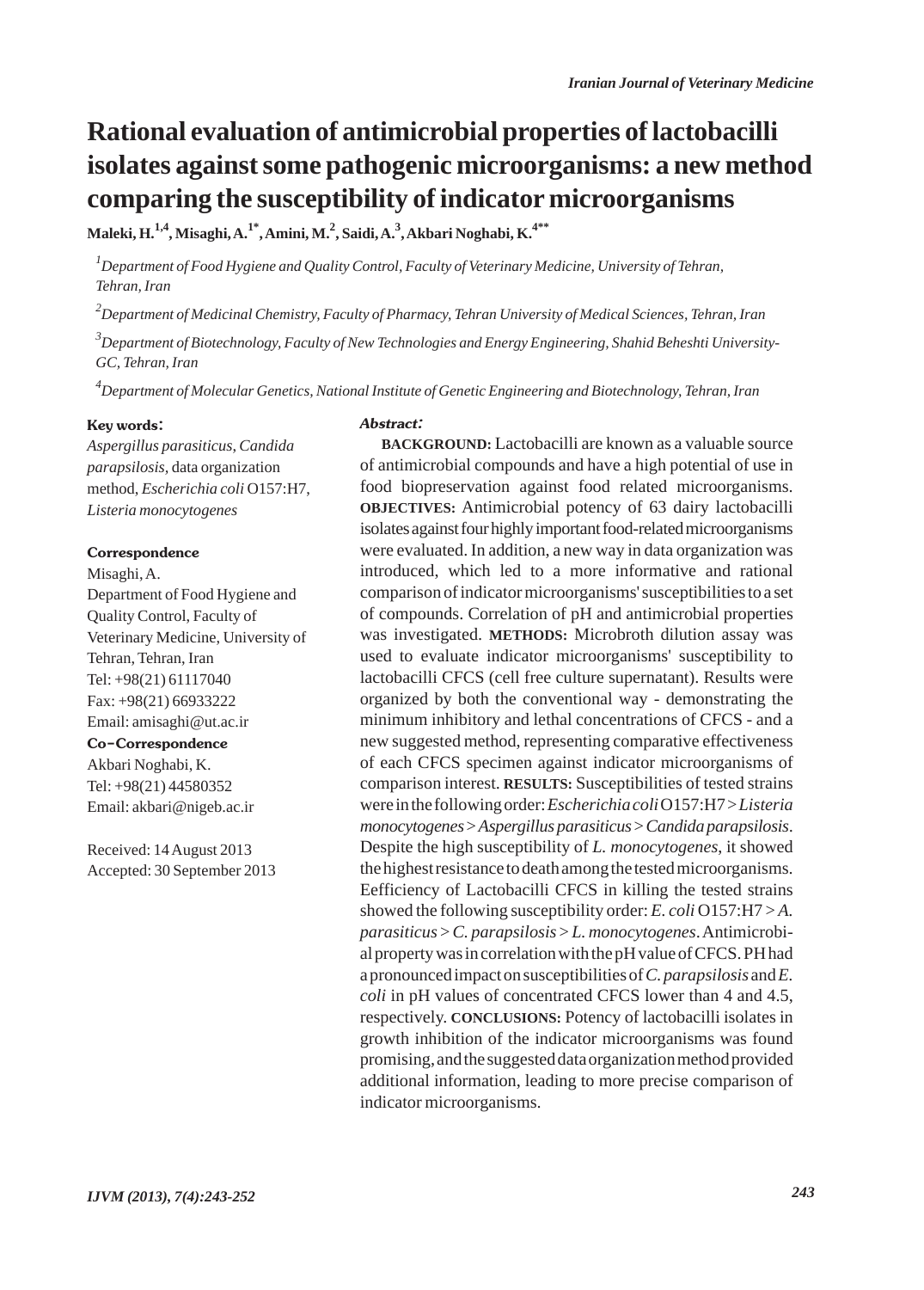## **Introduction**

Employing more effective and less adverse strategies in producing safe foodstuffs is an evergrowing demand. Public claim insists on reducing the additives, chemical preservatives, and physical interventions in food production (Guerrieri et al., 2009; Schnürer and Magnusson, 2005). Biocontroling can be preferably used as a suitable alternative to chemical preservation. Lactic acid bacteria (LAB), including lactobacilli, have a high potential of use in preservation of foods, regarding their long history of usage in foods, possessing GRAS (generally recognized as safe) status, having health promoting effects, and known antagonistic effects against food borne pathogens (Schnürer and Magnusson, 2005; Servin, 2004; Stiles, 1996). LAB also inhibit food spoilage fungi and can even interact with mycotoxins (Dalié et al., 2010).

Microorganisms' specifications may change in adaptation to their environments. Geoecological diversity of Iran as well as pronounced diversity of traditional dairy products among diverse human population with different cultural background raised curiosity of the researchers to evaluate antimicrobial properties of lactobacilli isolates obtained from milk and traditional dairy products throughout the country. The present research aimed at investigating antagonistic potential of the lactobacilli isolates against important food-related bacteria and fungi: *E. coli*O157:H7, *L. monocytogenes*, *A. parasiticus*, and *C. parapsilosis*.

# **Materials and Methods**

63 Lactobacilli strains were isolated from milk and traditionally produced dairy products across the country to evaluate their antimicrobial properties.

**Isolation procedure:** Maximum recovery diluent was used for dilution of dairy samples to isolate consisting microorganisms from a proper dilution. Cheese samples were homogenized using a bag mixer before preparing the dilutions. 100 microliters of the prepared consecutive dilutions of each dairy sample were surface plated on de Man, Rogosa, and Sharpe (MRS) agar plates and incubated at 37 $\mathrm{^{\circ}C}$ under microaerophilic condition for three days. All morphologically diverse colonies were picked and cultivated in MRS broth medium after being ensured of colony purity by sub culturing the selected colonies. 25% glycerol stocks of isolates were prepared from 24-hour cultivated microbial suspension. Incubation of slow growing isolates on MRS agar plates was continued for five days, and glycerol stocks were prepared from 72-hour cultured broth.

**Preliminary identification of isolates:** Probable Lactobacilli isolates were selected among the isolates with regard to gram staining, morphological examination, catalase, and motility tests. Gram positive rods with the growth ability on MRS medium and negative responses in both catalase and motility tests were assumed as lactobacilli.

**Preparing the antimicrobial substances source:** 100 mL MRS broth was inoculated by second subculture of isolated lactobacilli. Cell free supernatant was collected after 48 h incubation at 35 $\degree$ C by 10 min centrifugation at 10000  $\times$ g at 4 $\degree$ C. Culture supernatants were lyophilized after addition of three mg/mL sucrose as lyoprotectant and filter sterilization through polyethersulfone membrane filters with  $0.45 \mu$  pore size. Lyophilized CFCS were resuspended in sterile distilled water to prepare CFCS specimens at 16 fold the initial concentration.

**PH** metery: Electrode pH meter was used to determine the pH values of 16 fold concentrated CFCS. PH was recorded after getting stable.

**Indicator microorganisms:** An O157:H7 serotype of *E. coli* (ATCC 700728), *L. monocytogenes* (ATCC 19115), *C. parapsilosis* (ATCC 22019), and *A. parasiticus* (ATCC 15517) were selected among Gram negative and Gram-positive bacteria, yeasts, and molds to be used as indicator microorganisms. They were selected with respect to their superior hygienic importance and their employment history as the standard strains in antimicrobial susceptibility tests.

**Antimicrobial test procedure:** Antimicrobial properties of isolated lactobacilli were evaluated using microbroth dilution assay according to M27- A3, M38-A2, and M07-A8 standards of Clinical and Laboratory Standards Institute (CLSI) with the following minor modifications.

RPMI-1640 and Cation-Adjusted Mueller- Hinton broth (CAMHB) media were prepared in double strength to provide the required concentration of media components after introducing to the equal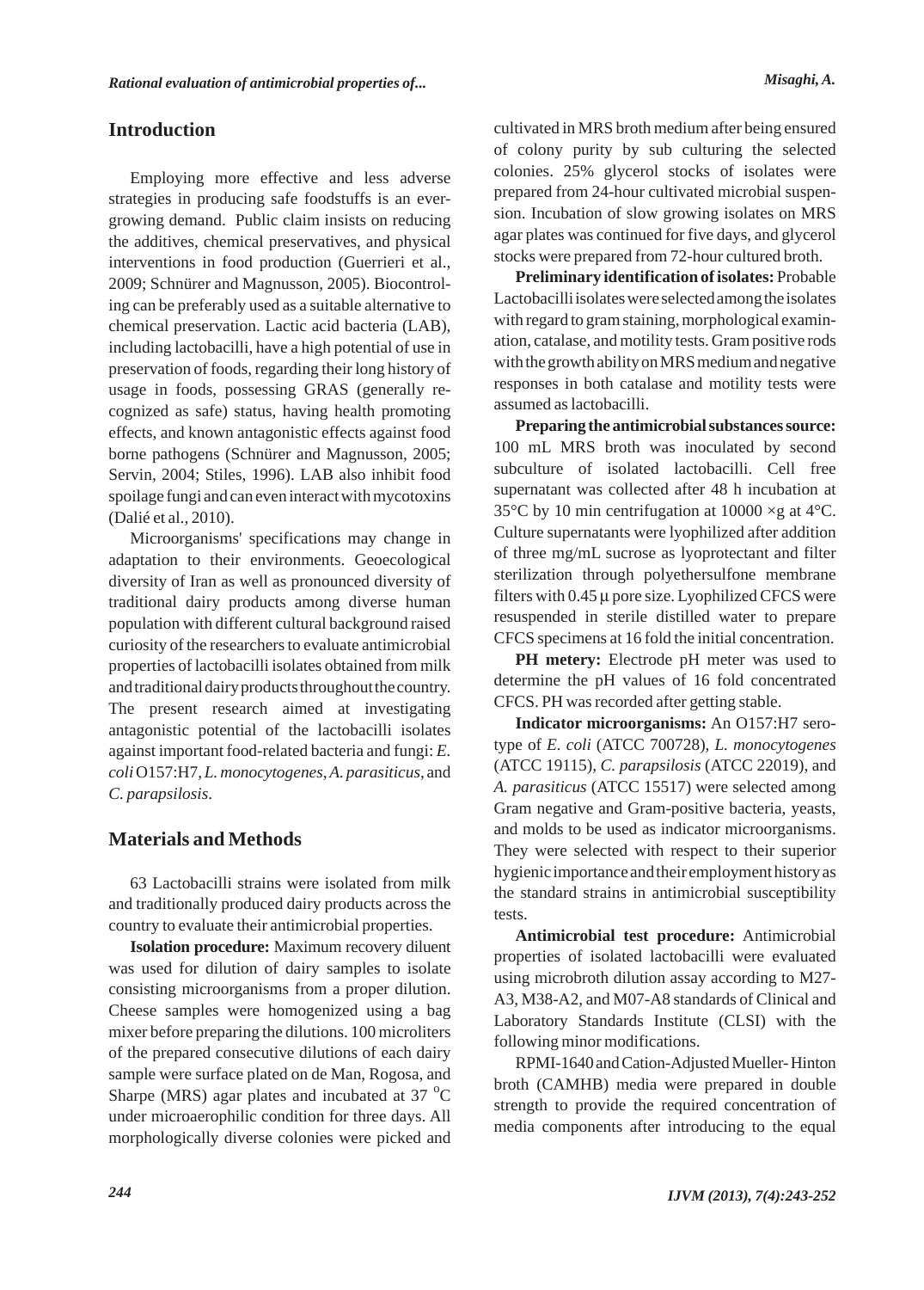amount of the diluted CFCS within the wells. No buffer was added to the culture media; however, pH was adjusted to 7 and 7.2 for fungi and bacteria culture media, respectively.

Double strength culture media were inoculated by indicator microorganisms to provide final inoculum sizes of 2  $\times$  10<sup>5</sup> to 8  $\times$  10<sup>5</sup>, 0.5  $\times$  10<sup>3</sup> to 2.5  $\times$  10<sup>3</sup> and 0.4  $\times$  10<sup>4</sup> to 5  $\times$  10<sup>4</sup> in the wells related to bacteria, yeast, and mold, respectively, according to CLSI standards of M07-A8, M27-A3, and M38-A2 (CLSI, 2008a; CLSI, 2008b; CLSI, 2009).

All plates were incubated at  $35<sup>o</sup>C$  without agitation, and the growth was examined after 48 hours except for *E. coli*whose growth was checked at hour 24 of incubation.

Round bottom 96 wells microplate was used to perform the assay.

**MIC and MLC determination:** MIC was defined as the lowest concentration to prevent any distinguishable growth.

For MLC determination, specimens were taken from wells with complete growth inhibition, after 48 hours of incubation. The sampling was done from the latest growth positive well as the last tolerated concentration and growth control well as controls. The specimens of *E. coli* related tests were taken 24 hours after the incubation. 10, 20, and 100 microliters samples were taken from the wells of bacteria, mold, and yeast assays, respectively. Specimens of *L. monocytogenes*, *E. coli*, and both fungi tests were cultured on Triptic Soy Agar-Yeast Extract (TSAYE), nutrient agar, and Sabouraud Dextrose Agar (SDA) plates, respectively. All inoculated plates were incubated at 35 $\mathrm{^{\circ}C}$  until growth was seen in growth control related plates. The minimum CFCS concentration leading to a maximum two colonies formation on bacteria and mold related plates and one colony on yeast related plates were considered as MLC against the related indicator microorganism. The defined MLC represents killing potency of 97.5% to 99.8% against mold, 98% to 99.6% against yeast, and 99.9 to 99.95% against bacteria.

**New method in comparing indicator microorganisms' susceptibility:** MIC of each CFCS specimen against *C. parapsilosis* and *L. monocytogenes* was apportioned to the MIC against *A. parasiticus* and *E. coli*, respectively, to find out that the MIC against one fungus or bacterium strain how many times the other one is. Because the performed microbroth dilution assay had a twofold dilution order, the possible MIC ratios would have the same order. All probable MIC ratios and frequency of each observed ratio were tabulated. The CFCS specimens were clustered to different pH ranges to find out the pH impact on alteration of indicator microorganisms' susceptibility. Geometric averages of the MIC ratios for each pH range and for all tested lactobacilli CFCS were calculated to compare indicator micro-organisms' total susceptibilities and in each pH range.

The method was also employed to compare indicator microorganisms' susceptibility from MLC aspect.

## **Results**

Table 1 represents consensus overview on potency of lactobacilli isolates CFCS in inhibiting the four nominated indicator microorganisms, gives a rough preliminary estimate of their susceptibility to the lactobacilli metabolites and also provides a comparison among them. Higher susceptibilities of *A. parasiticus* and *L. monocytogenes* than *C. parapsilosis* and *E. coli*, respectively, were presumable regarding to more lactobacilli CFCS capable in inhibiting them even with lower concentrations. The bacteria were more susceptible than the fungi according to independent samples T-test  $(p<0.01)$ .

Table 1 also indicates average pH of CFCS specimens with similar MIC against each indicator microorganism. MIC values were in agreement with pH values as is seen in table 1, and the correlation was significant in 99% level for all the indicator microorganisms.

The figures 1 and 2 show the effectiveness of isolates CFCS, belonging to each pH, ranges in growth inhibition of tested microorganisms. *A. parasiticus* was generally more susceptible than *C. parapsilosis* with significant difference at 95% level in pH ranges below 5 (Figure 1a  $&$  1b), while slightly more susceptibility of *E. coli* than *L. monocytogenes* was not found to be significant, according to independent samples T-test results (Figure 2a & 2b). There was no growth inhibition by CFCS specimens belonging to pH ranges higher than 5.5, 6, and 6.5 on the yeast, mold, and bacteria respectively.

Indicator microorganisms' susceptibilities to lactobacilli CFCS were also compared in a new way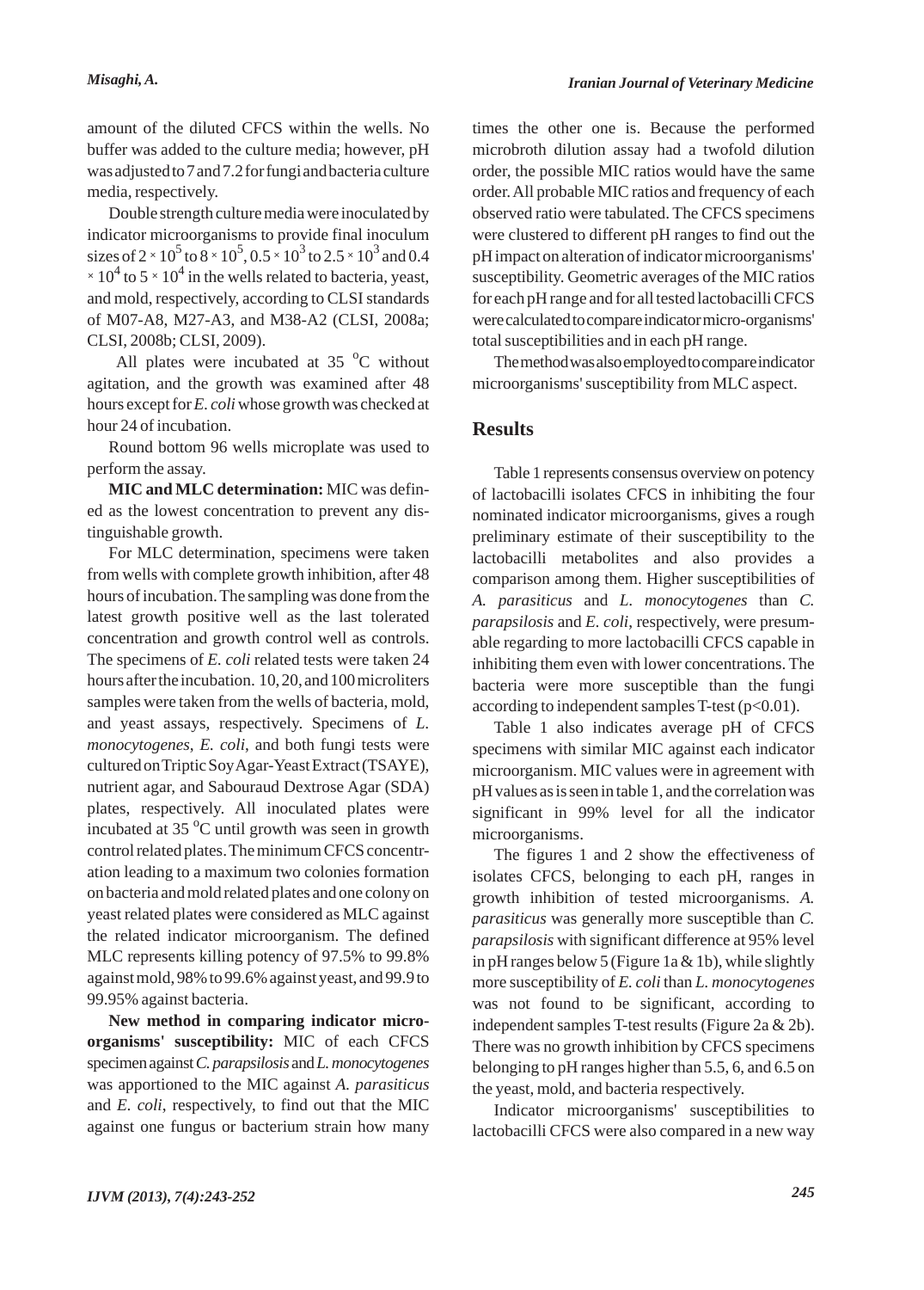to obtain more detailed information by comparing the effectiveness of each individual CFCS separately against either both bacteria or both fungi strains.

70 % of isolates CFCS showed a higher inhibitory effect on *A. parasiticus*than *C. parapsilosis*, while *C. parapsilosis* was more susceptible in 2.5 percent of CFCS specimens. Geometric mean of the MIC ratios indicated that 1.866 times the minimum required concentration to inhibit the mold growth was necessary for inhibiting the yeast strain, averagely (table 2). As shown in table 3, about 33.3% and 19.3% of CFCS specimens were more effective on *E. coli* and *L. monocytogenes*, respectively. Averagely, 1.157 times the minimum required concentration to inhibit the *E. coli* growth was necessary for inhibiting the *L. monocytogenes*(table 3). *A. parasiticus* and *E. coli* were significantly more susceptible than *C. parapsilosis* and *L. monocytogenes*in 99% and 95% levels, respectively, according to one sample T-test statistical analysis.

According to the introduced new data organization method, the killing potencies of each CFCS specimen against the bacteria were individually compared, and the results were stated in table 5 as MLC ratios. The same comparison was done between the killing potencies of each CFCS specimen against the fungi, and the obtained MLC ratios were stated in table 6. About 48.1% and 7.4% of the evaluated CFCS specimens had more killing potency on *A. parasiticus* and *C. parapsilosis*, respectively, than on the other indicator fungi. Averagely, about 1.508 times MLC against *A. parasiticus* was required to kill *C. parapsilosis* (table 5). About 84.4% of the evaluated CFCS were more potent in killing the *E. coli* than killing the *L. monocytogenes*. Only in 3.1% of CFCS specimens, higher concentrations of CFCS were needed to kill *E. coli*. Averagely, about 2.378 times MLC against *E. coli* was required to kill *L. monocytogenes* (Table 6). Higher susceptibilities of *A. parasiticus* and *E. coli* against killing concentrations of CFCS specimens than *C. parapsilosis* and *L. monocytogenes*, respectively, were found significant at 99% level using one sample T-test statistical analysis.

## **Discussion**

Lactobacilli are known as a valuable source of

antimicrobial compounds and have a high potential of use in biocontrolling the microorganisms of concern, in food industry and public health aspects.

*A. parasiticus* and *C. parapsilosis* were selected among fungi to be used as indicator microorganisms to evaluate antimicrobial properties of isolated lactobacilli. They were chosen because of their significant role in food spoilage and their importance as the life threatening fungi. *A. parasiticus* and *A. flavus* are the only aflatoxigenic fungi in food. Although *A. parasiticus* is less widespread than *A. flavus*, almost all its isolates are aflatoxigenic and capable of producing all naturally occurring aflatoxins; B1, B2, G1, and G2. *Candida parapsilosis* is an emerging and high ranked prevalent nosocomial pathogen, which is considered as an important etiology to invasive mycoses, especially in immune compromised patients and cases with implantation history (Hocking and Blackburn, 2006; Loureiro and Querol, 1999; Trofa et al., 2008).

*E. coli* O157:H7 and *L. monocytogenes* were the next indicator microorganisms, which were nominated among bacteria, because of their high importance as food-borne pathogens with emerging outbreaks and high fatality rate. Shiga toxin producing *E. coli* (STEC) and *L. monocytogenes* were respectively the causes of 308 and 25 outbreaks in US since 1998 till 2008. While they caused about 4 and almost zero percents of the food-borne outbreaks, they were respectively recognized as the causes of 11 and 25 percents of deaths occurred by food-borne pathogens in the same period of time (Gould et al., 2013b). Among the 23 deaths of food-borne outbreaks in US in 2009 and 2010, 9 were attributed to *L. monocytogenes* and 4 to STEC O157 (Gould et al., 2013a).

**Antifungal property:** Lactobacilli have been reported to be effective against *A. parasiticus* and *C. parapsilosis*. Lactobacilli from a commercial silage inoculum inhibited growth and aflatoxin production of *A. parasiticus* (Gourama and Bullerman, 1995). *Lactobacillus rhamnosus* RC007 and *Lactobacillus plantarum* RC009 reduced the *A. parasiticus* growth rate especially at 0.99 aw (Dogi et al., 2013). Amixed culture of lactobacilli and propionibacteria yield a total inhibition of *C. parapsilosis*(Schwenninger and Meile, 2004). 25% and less than 10% of lactobacilli isolated from vaginal tract of healthy women and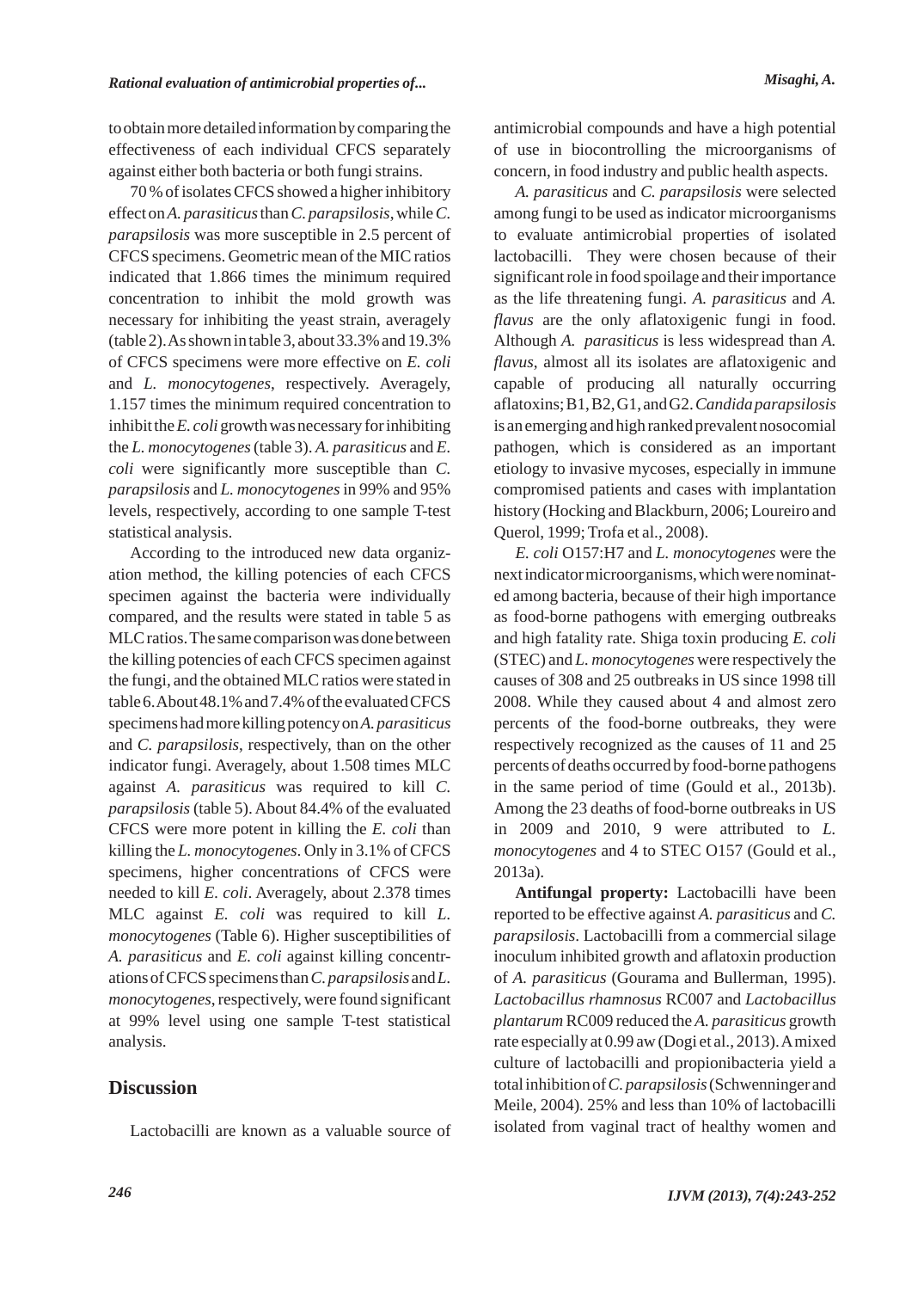

Figure 1. MIC (minimum inhibitory concentration) distribution of lactobacilli CFCS (cell free culture supernatant) belonging to each pH range against indicator fungi.  $X/2$  1X  $2X$  4X  $8 \ge 8X$ 

women with bacterial vaginitis, respectively, showed antagonism against *C. parapsilosis* ATCC 22019 (Branco et al., 2010).

There are also several reports comparing susceptibilities of *C. parapsilosis* and *A. parasiticus*; however, their results are not comparable to our results because of undefined test conditions or several deviations in used culture media, incubation condition, inoculum size, and the tested strain. *Candida parapsilosis* ATCC 22019 was found to be more susceptible to hydroxychavicol than *A. parasiticus* MTCC 2796 (Ali et al., 2010). Anteiso-C17 mycosubtilin was more effective against *C. parapsilosis* than *A. Parasiticus* (Fickers et al., 2009). Susceptibilities of *C. parapsilosis* ATCC 22019 and *A. parasiticus*KCTC 6598 were compared in another study, and the results showed equal susceptibility to melittin and higher susceptibility of *C. parapsilosis*to papiliocin (Lee et al., 2010).

Our performed antifungal susceptibility test, meeting the CLSI recommendations, showed higher susceptibility of *A. parasiticus* ATCC 15517 than *C. parapsilosis* ATCC 22019 to the tested lactobacilli CFCS, especially by employing the new data organization method (Tables 1, 2, 4 & 5).

**Antibacterial property:** There are several reports of *E. coli* O157:H7 and *L. monocytogenes* inhibition by lactobacilli.

Ogawa et al. (2001) reported growth inhibition and killing activity of two probiotic lactobacilli against *E. coli* O157:H7 and suggested a correlation between lactic acid production level, pH, and antimicrobial effects (Ogawa et al., 2001). Lactobacilli strains showed reduction in *E. coli* O157:H7 population in both exposing in broth and vacuum-packaged fresh ground beef during storage at 5°C (Smith et al., 2005). In another study, all five indigenous *Lactobacillus sakei* strains inhibited growth of both *L. monocytogenes* and *E. coli* O157:H7 (Bredholt et al., 1999). In another study, four of the five lactobacilli strains isolated from retail meat cuts had inhibitory activity against all four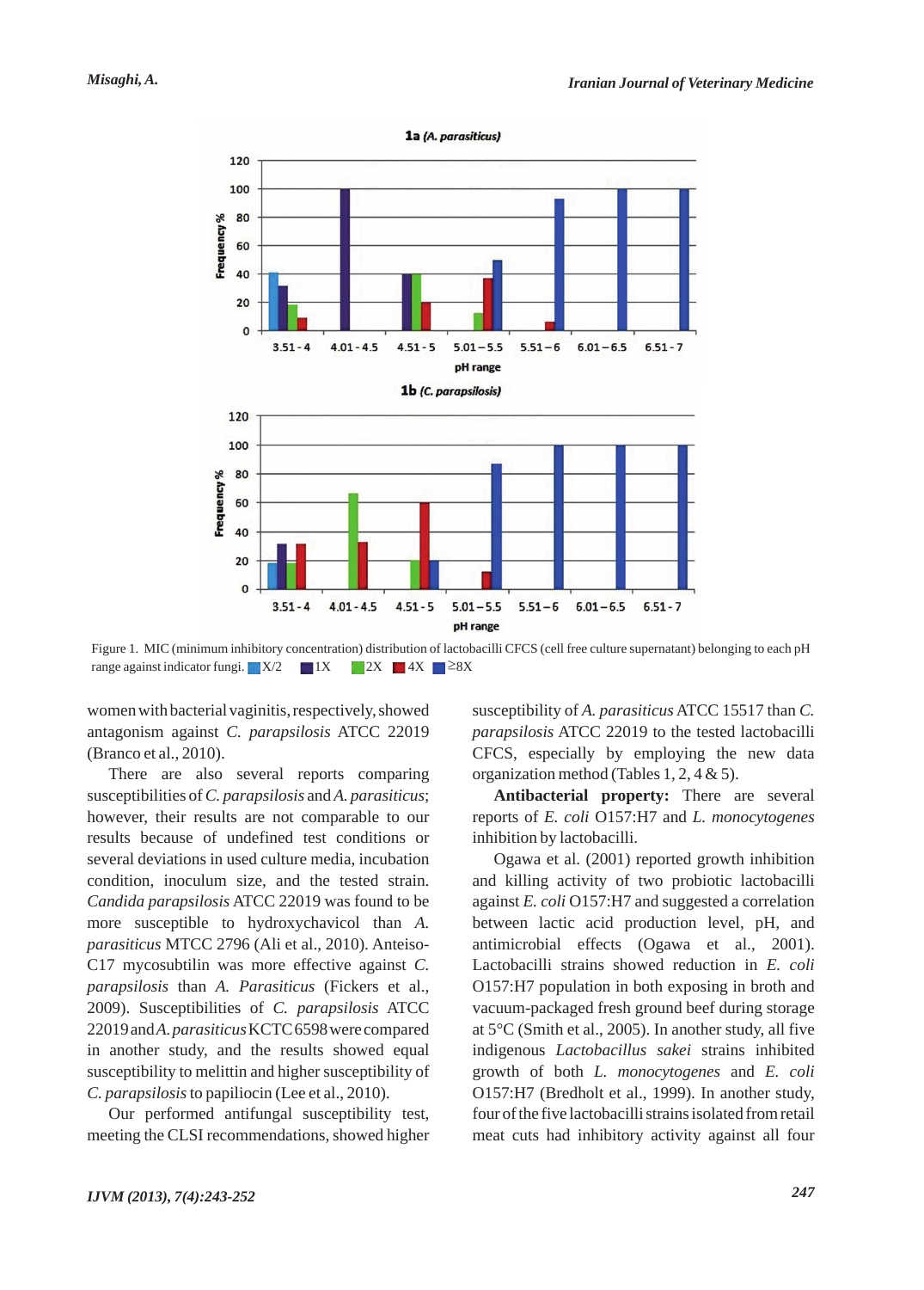

Figure 2. MIC (minimum inhibitory concentration) distribution of lactobacilli CFCS (cell free culture supernatant) belonging to each pH range against indicator bacteria. | £ X/32 X/16 X/8 X/4 X/2 1X 2X 4X "8X

tested *L. monocytogenes*strains (Lewus et al., 1991). A strain of *Lactobacillus sakei* inhibited growth of  $10<sup>3</sup>$  cfu/g of a cocktail of three rifampicin resistant mutant *L. monocytogenes*strains both at 8°C and 4°C (Bredholt et al., 2001). The isolates *Lactobacillus casei* AP8 and *Lactobacillus plantarum* H5 isolated from the intestinal flora of Sturgeon fish showed activity against *L. monocytogenes* ATCC 19115 (Ghanbari et al., 2013).

Our results represented in tables 3 and 6, indicating higher sensitivity of *E. coli* O157:H7 than *L. monocytogenes*, are in accordance with several reports.

Santos et al. in evaluation of antimicrobial activity of 58 lactobacilli isolated from Kefir found that 75% of isolates were effective against *E. coli* CECT 4076, while only 50 % could inhibit *L. monocytogenes* CECT 4032 (Santos et al., 2003). In determination of the minimal inhibitory concentration (MIC) and minimal bactericidal concentration (MBC) of vanillin and mixtures with clove and cinnamon against *L.*

*monocytogenes* Scott A and *E. coli* O157:H7, higher susceptibility of *E. coli* O157:H7 was revealed in various conditions, including different culture media with various pH and various incubation and storage temperatures (Cava-Roda et al., 2012). *Escherichia coli* O157:H7 showed also higher susceptibility to γirradiation than *L. monocytogenes* and 3 kGy dose could effectively eliminate these bacteria by more than 4 log and 3 log units, respectively (Badr, 2005).

There were lactobacilli CFCS with higher effectiveness against either of the tested indicator bacteria. Although Gram negative bacteria are usually more resistant to antimicrobial substances because of their rigid outer membrane, *Escherichia coli*ATCC 700728 was found to be more sensitive to isolated lactobacilli CFCS than *L. monocytogenes* ATCC 19115 in average, according to tables 3 and 6.

**Antimicrobial effect - pH correlation:** The observed MIC-pH relation in table 1 was further investigated by clustering the isolates CFCS specimens to different pH ranges and comparing the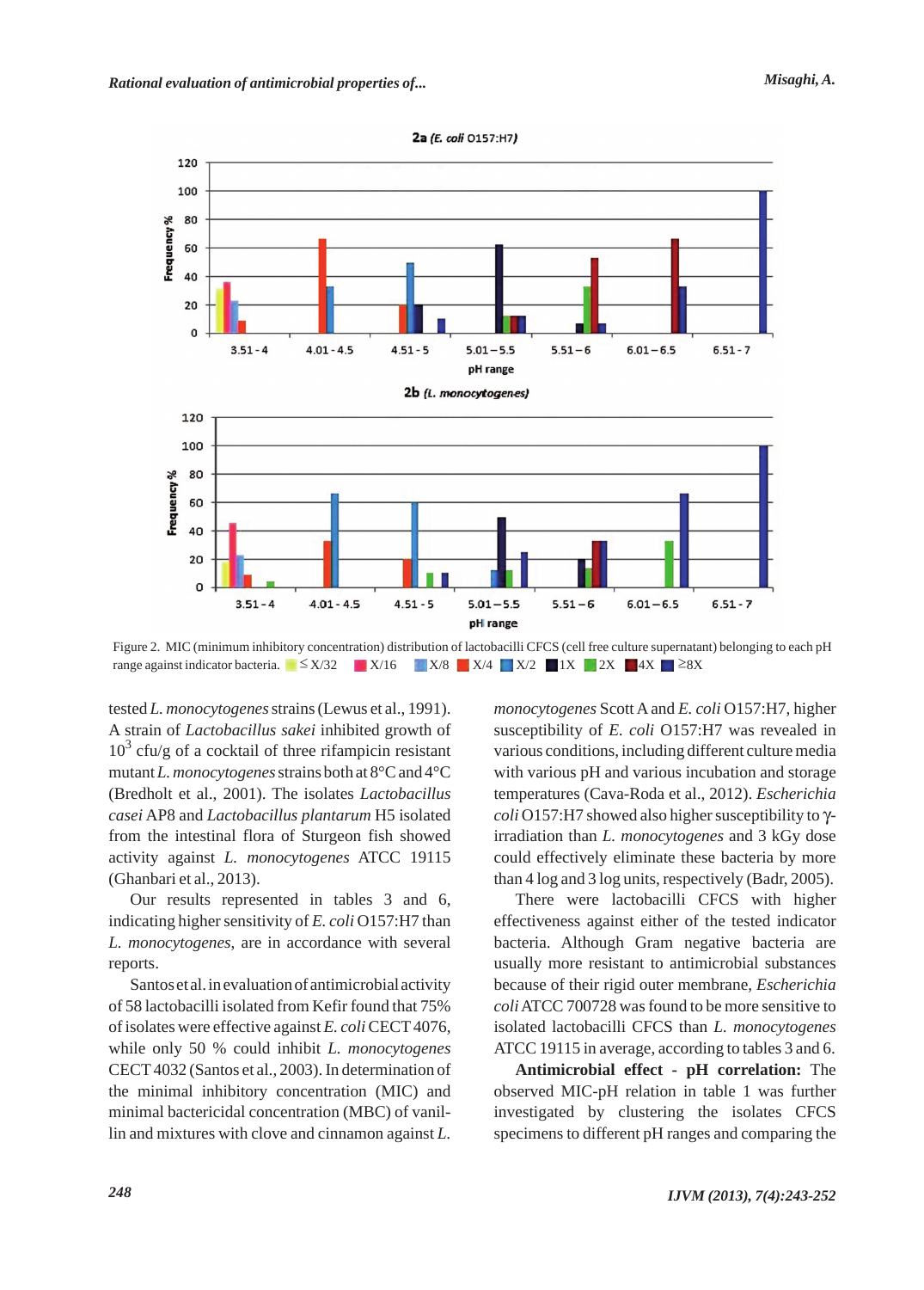Frequency of isolates CFCS with common  $MIC$  Avg. pH $\pm SD$ 

| (Escherichia coli O157:H7, ATCC 700728); GPB (Listeria monocytogenes, ATCC 19115). |                                                                                   |                |                                              |                               |                |                               |                |                |                |            |  |  |
|------------------------------------------------------------------------------------|-----------------------------------------------------------------------------------|----------------|----------------------------------------------|-------------------------------|----------------|-------------------------------|----------------|----------------|----------------|------------|--|--|
|                                                                                    | <b>Minimum Inhibitory Concentration</b><br>$(CFCS$ concentrations) <sup>(*)</sup> |                |                                              |                               |                |                               |                |                |                |            |  |  |
|                                                                                    | $\geq 8 X$                                                                        | 4X             | 2X                                           | 1X                            | X/2            | X/4                           | X/8            | X/16           | $\leq$ X/32    | anism      |  |  |
| Frequency of isolates<br>CFCS with related MIC                                     | 23                                                                                | 8              | 9                                            | 14                            | 9              | $\theta$                      | $\Omega$       | $\Omega$       | $\Omega$       | Mold       |  |  |
| Avg. pH±SD                                                                         | $5.81 + 0.4$                                                                      |                | $4.81 \pm 0.6$ $4.40 \pm 0.5$                | $4.16+0.4$ $3.87+0.1$         |                |                               |                |                |                |            |  |  |
| Frequency of isolates<br>CFCS with related MIC                                     | 29                                                                                | 15             | 8                                            | $\overline{7}$                | 4              | $\theta$                      | $\overline{0}$ | $\overline{0}$ | $\overline{0}$ | Yeast      |  |  |
| Avg. $pH \pm SD$                                                                   | $5.67 + 0.4$                                                                      |                | $4.33 \pm 0.4$ $4.18 \pm 0.3$ $3.82 \pm 0.1$ |                               | $3.84 + 0.1$   |                               |                |                |                |            |  |  |
| Frequency of isolates<br>CFCS with common<br><b>MIC</b>                            | 23                                                                                | 3              | $\overline{2}$                               | 3                             | 3              | $\Omega$                      | $\overline{0}$ | $\Omega$       | $\overline{0}$ | Both fungi |  |  |
| Avg. $pH \pm SD$                                                                   | $5.81 + 0.4$                                                                      | $4.30 \pm 0.7$ | $4.30 \pm 0.5$ $3.85 \pm 0.1$                |                               | $3.92+0.$      |                               |                |                |                |            |  |  |
| Frequency of isolates<br>CFCS with related MIC                                     | 6                                                                                 | 11             | 6                                            | 8                             | 6              | 6                             | 5              | 8              | 7              | <b>GNB</b> |  |  |
| Avg. $pH \pm SD$                                                                   | $5.94 + 0.8$                                                                      | $5.80 \pm 0.3$ |                                              | $5.61 \pm 0.2$ $5.12 \pm 0.2$ | $4.66 \pm 0.1$ | $4.32 \pm 0.3$                | $3.85 \pm 0.1$ | $3.82 \pm 0.1$ | $3.86 + 0.1$   |            |  |  |
| Frequency of isolates<br>CFCS with related MIC                                     | 12                                                                                | 5              | 6                                            | 7                             | 9              | 5                             | 5              | 10             | $\overline{4}$ | <b>GPB</b> |  |  |
| Avg. pH±SD                                                                         | $5.81 \pm 0.6$                                                                    | $5.86 \pm 0.1$ |                                              | $5.28 \pm 0.7$ $5.34 \pm 0.2$ |                | $4.72 \pm 0.2$ $4.27 \pm 0.4$ | $3.85 \pm 0.1$ | $3.83 \pm 0.1$ | $3.87 \pm 0.1$ |            |  |  |

Table 1. Consensus overview on growth inhibitory and pH characteristics of CFCS (cell free culture supernatant) of tested lactobacilli isolates. (\*) X-times concentrated CFCS; Mold (*Aspergillus parasiticus*, ATCC 15517); Yeast (*Candida parapsilosis*, ATCC 22019); GNB

6 4 1 3 5 2 2 6 4 Both

 $5.94 \pm 0.8$   $5.86 \pm 0.2$   $5.79$   $5.12 \pm 0.1$   $4.66 \pm 0.2$   $4.48 \pm 0.1$   $3.92 \pm 0.1$   $3.83 \pm 0.1$   $3.87 \pm 0.1$ 

| PH ranges    | <b>Frequency</b>              |          | <b>MIC</b> against Yeast / MIC against Mold | $\mu_{\rm g}$ in each |          |                |                  |                |                              |                 |
|--------------|-------------------------------|----------|---------------------------------------------|-----------------------|----------|----------------|------------------|----------------|------------------------------|-----------------|
| of CFCS      | in each pH<br>range $\mathbf$ | 8        | 4                                           | $\overline{2}$        |          | 1/2            | 1/4              | 1/8            | pH range                     | Total $\mu_{g}$ |
| $3.51 - 4$   | 22                            |          | ◠                                           | Q                     |          |                |                  |                | 1.604                        |                 |
| $4.01 - 4.5$ | 3                             |          |                                             | $\bigcirc$            | $\theta$ | $\Omega$       | $\Omega$         | $\Omega$       | 2.519                        |                 |
| $4.51 - 5$   | 10                            | $\Omega$ | 3                                           | 6                     |          | $\overline{0}$ | $\Omega$         | $\overline{0}$ | $\geq$ 2.297 <sup>(**)</sup> |                 |
| $5.01 - 5.5$ | 4                             | 0        |                                             | $\mathfrak{D}$        |          | $\Omega$       | $\Omega$         | $\Omega$       | $\geq$ 2                     | $\geq$ 1.866    |
| $5.51 - 6$   |                               | 0        | $\Omega$                                    |                       | $\theta$ | $\theta$       | $\Omega$         | $\Omega$       | $\geq$ 2                     |                 |
| $6.01 - 6.5$ | $\Omega$                      |          | $\Omega$                                    | $\overline{0}$        | $\Omega$ | $\theta$       | $\left( \right)$ |                | $\overline{\phantom{a}}$     |                 |
| $6.51 - 7$   | $\Omega$                      |          |                                             | $\overline{0}$        |          | $\theta$       |                  |                | ۰                            |                 |

antimicrobial effectiveness of the specimens belonging to each cluster. Frequencies of various observed MIC values of specimens belonging to each cluster against the indicator microorganism were demonstrated in figures  $1 \& 2$ . Susceptibilities of the indicator strains in association to pH value are also comparable in these figures. The lower the pH, the higher the susceptibility of all tested strains, according to Kruskal-Wallis statistical analysis  $(p<0.01)$ . In comparison of tested fungi, *A. parasiticus* was generally more susceptible than *C. parapsilosis*, and there was an increasing difference in susceptibility by decreasing the pH till  $4$  (Figure 1a & 1b). A reduction in fungi susceptibility difference to the CFCS specimens belonging to the lowest pH range was seen (Figure 1a & 1b), which was confirmed by comparison of indicator fungi susceptibility, using the new data organization method (Table 2). Down shifting the increasing susceptibility differences of fungi strains at the lowest pH range may be due to reduction of the yeast cells' resistance to acidic condition. Meeting the critical point of acid tolerance could be the reason of the yeast growth suppression in lower pH values.

*Candida parapsilosis* was shown to be able to grow at pH 2.5 at 22°C in the culture medium (Betts

bacteria

Table 2. Frequency of lactobacilli CFCS (cell free culture supernatant) representing the related MIC (minimum inhibitory concentration) ratio against the indicator fungi in each pH range. (\*) CFCS specimens with no inhibition on both fungi were not included in the table; (\*\*)  $sign \ge$  was used wherever some CFCS didn't show inhibition on yeast and MIC value of  $\geq$  8 was considered for them; µg (geometric mean); Mold (*Aspergillus parasiticus*, ATCC 15517); Yeast (*Candida parapsilosis*, ATCC 22019).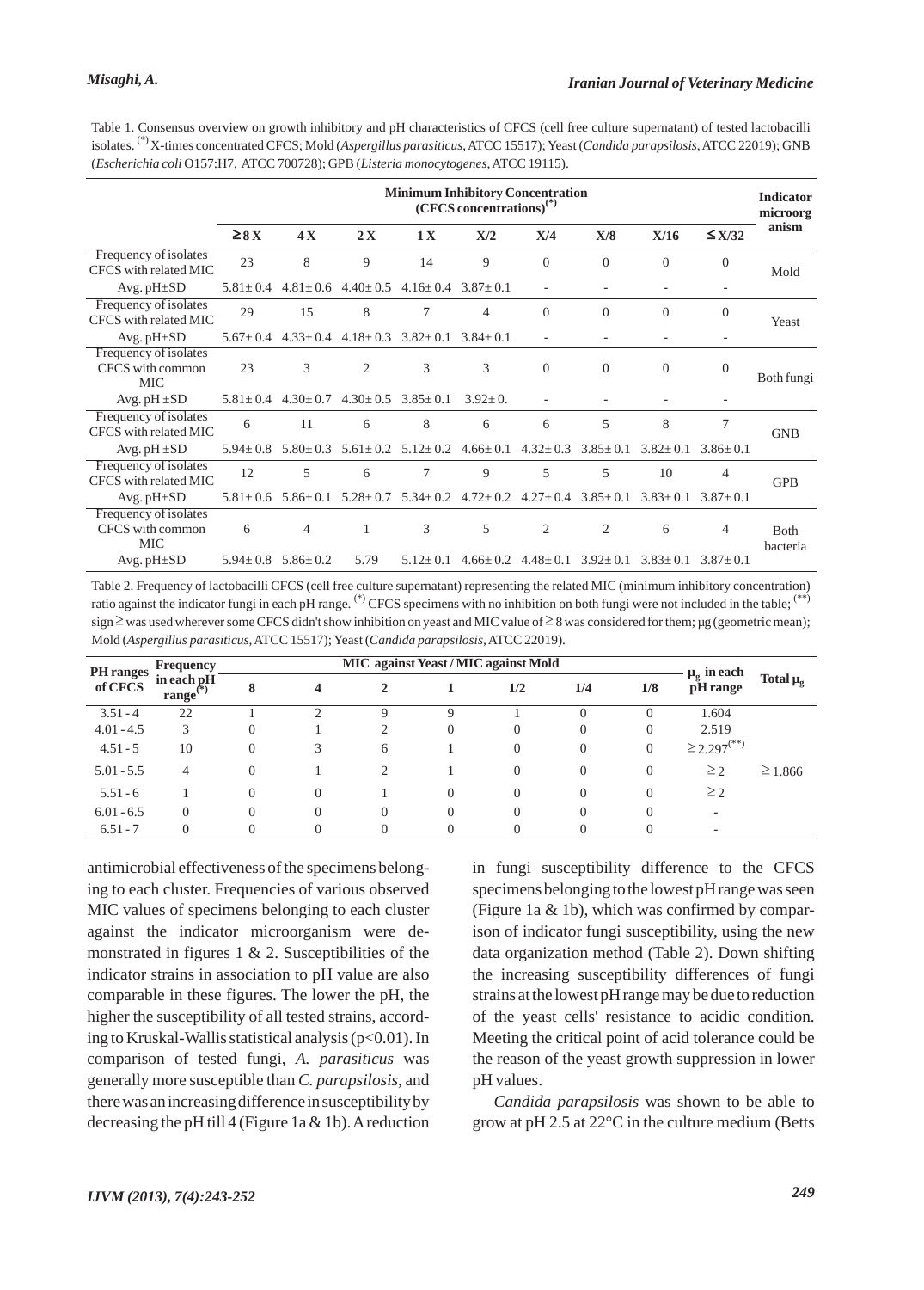Table 3. Frequency of lactobacilli CFCS (cell free culture supernatant) representing the related MIC (minimum inhibitory concentration) ratio against the indicator bacteria in each pH range. (\*) CFCS specimens with no inhibition on both bacteria were not included in the table;  $^{(**)}$  sign  $\geq$  was used wherever some CFCS didn't show inhibition on GPB and MIC value of  $\geq$  8 was considered for them; µg (geometric mean); GNB (*Escherichia coli* O157:H7, ATCC 700728); GPB (*Listeria monocytogenes*, ATCC 19115).

| <b>PH</b> ranges<br>of CFCS | <b>Frequency</b>    |          | MIC against GPB/MIC against GNB | $\mu_{\sigma}$ in each |    |     |              |                |                          |                     |
|-----------------------------|---------------------|----------|---------------------------------|------------------------|----|-----|--------------|----------------|--------------------------|---------------------|
|                             | in each pH<br>range | 8        |                                 | 2                      |    | 1/2 | 1/4          | 1/8            | pH range                 | Total $\mu_{\rm g}$ |
| $3.51 - 4$                  | 22                  |          |                                 | Ξ                      | 12 | ◠   |              | $\Omega$       | 1.287                    |                     |
| $4.01 - 4.5$                | 3                   |          |                                 |                        |    | 0   |              | $\theta$       | 1.260                    |                     |
| $4.51 - 5$                  | $\Omega$            |          |                                 |                        |    | ↑   |              | $\overline{0}$ |                          |                     |
| $5.01 - 5.5$                |                     |          |                                 | $\Omega$               |    |     |              | $\overline{0}$ | $\geq 1^{(**)}$          | $\geq$ 1.157        |
| $5.51 - 6$                  | 14                  | $\Omega$ | $\theta$                        | 6                      |    | 3   | $\mathbf{0}$ | $\overline{0}$ | $\geq 1.160$             |                     |
| $6.01 - 6.5$                | $\overline{c}$      |          | $\cup$                          |                        |    |     | 0            | $\theta$       | $\geq$ 1                 |                     |
| $6.51 - 7$                  | $\Omega$            |          |                                 | $\theta$               |    |     |              |                | $\overline{\phantom{a}}$ |                     |

Table 4. Frequency of MLC (minimum lethal concentration) values of lactobacilli CFCS (cell free culture supernatant) with inhibitory effect against indicator microorganisms. (\*) The number of times concentrated CFCS;  $($ \*\*) Signs  $\geq$  and  $\leq$  were used wherever some CFCS didn't eliminate indicator microorganisms at the concentration 8X and eliminate them at the concentration X/32, respectively;. Mold (*Aspergillus parasiticus*, ATCC 15517); Yeast (*Candida parapsilosis*, ATCC 22019); GNB (*Escherichia coli* O157:H7, ATCC 700728); GPB (*Listeria monocytogenes*, ATCC 19115).

|                                                                                       | <b>Minimum Lethal Concentration</b><br>$(CFCS$ concentrations) <sup>(*)</sup> |    |   |   |     |        |     |  |                  |                           |
|---------------------------------------------------------------------------------------|-------------------------------------------------------------------------------|----|---|---|-----|--------|-----|--|------------------|---------------------------|
|                                                                                       | $\geq 8 X$                                                                    | 4X |   |   | X/2 | X/4    | X/8 |  | $X/16 \leq X/32$ |                           |
| Frequency of observed MLC values<br>(out of 40 effective isolates CFCS against Mold)  | 10                                                                            |    |   |   |     |        |     |  |                  | $≥$ 3 62X <sup>(**)</sup> |
| Frequency of observed MLC values<br>(out of 34 effective isolates CFCS against Yeast) |                                                                               | 16 | 8 |   | -3  | $\sim$ |     |  |                  | $\geq$ 3.63X              |
| Frequency of observed MLC values<br>(out of 57 effective isolates CFCS against GNB)   |                                                                               |    | 3 | 2 | 5   | 5      | - 6 |  |                  | $(\geq \leq)$ 3.25X       |
| Frequency of observed MLC values<br>(out of 51 effective isolates CFCS against GPB)   | 19                                                                            | 6  | 3 |   | 6   |        | 6   |  |                  | $>$ 3.72 $X$              |

Table 5. Frequency of lactobacilli CFCS (cell free culture supernatant) representing the related MLC (minimum lethal concentration) ratio against the indicator fungi in each pH range. <sup>(\*)</sup> CFCS specimens with no defined MLC against either of fungi were not included in the table; µg (geometric mean); Mold (*Aspergillus parasiticus*, ATCC 15517); Yeast (*Candida parapsilosis*, ATCC 22019).

| <b>PH</b> ranges | <b>Frequency in</b>           |  | $\mu_{\alpha}$ in each | Total $\mu_{\rm g}$ |     |     |                 |      |
|------------------|-------------------------------|--|------------------------|---------------------|-----|-----|-----------------|------|
| of CFCS          | each pH range $^{\backprime}$ |  |                        |                     | 1/4 | 1/8 | <b>pH</b> range |      |
| $3.51 - 4$       |                               |  |                        |                     |     |     | . .346          |      |
| $4.01 - 4.5$     |                               |  |                        |                     |     |     | 2.520           | .508 |
| $4.51 - 5$       |                               |  |                        |                     |     |     |                 |      |

Table 6. Frequency of lactobacilli CFCS (cell free culture supernatant) representing the related MLC (minimum lethal concentration) ratio against the indicator bacteria in each pH range. <sup>(\*)</sup>CFCS specimens with no defined MLC against either of bacteria were not included in the table; µg (geometric mean); GNB (*Escherichia coli* O157:H7, ATCC 700728); GPB (*Listeria monocytogenes*, ATCC 19115).

| PH ranges of | <b>Frequency in</b> | MLC against GPB/MLC against GNB | $\mu_{\rm g}$ in each pH Total $\mu_{\rm g}$ |  |       |       |
|--------------|---------------------|---------------------------------|----------------------------------------------|--|-------|-------|
| <b>CFCS</b>  | each pH ranges      |                                 |                                              |  | range |       |
| $3.51 - 4$   |                     |                                 |                                              |  | 2.416 |       |
| $4.01 - 4.5$ |                     |                                 |                                              |  | 2.828 |       |
| $4.51 - 5$   |                     |                                 |                                              |  | 2.972 | 2.378 |
| $5.01 - 5.5$ |                     |                                 |                                              |  |       |       |
| $5.51 - 6$   |                     |                                 |                                              |  | 0.25  |       |

et al., 1999). Aspergillus strains were reported to be able to grow over the pH range 2 to 11 (Wheeler et al., 1991).

Although the susceptibility difference of the tested bacteria was not significant according to table 1, *E. coli*seemed to be slightly more susceptible than *L. monocytogenes*, especially in pH values lower than 4.5 (Figure 2a & 2b). This was confirmed and was

found significant  $(p<0.05)$  by the results gathered from comparison of antibacterial effectiveness of each individual CFCS specimen against the tested bacterial strains, according to the new data organization method (Table 3). It may be due to higher susceptibility of *E. coli* to acidic condition than *L. monocytogenes*. Although both bacterial species tolerate high acidic conditions, it has been reported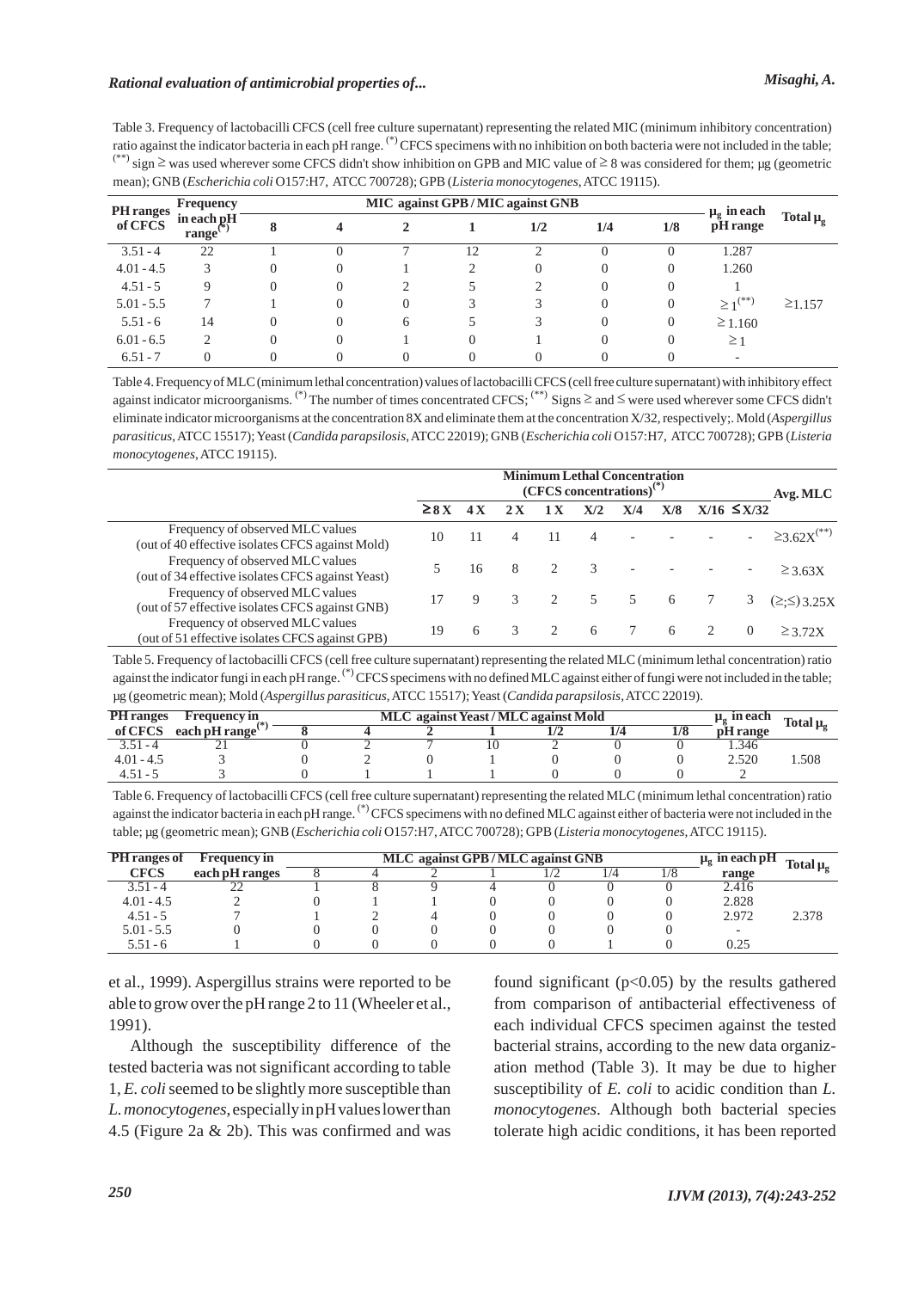that *L. monocytogenes* has higher tolerance to acidic condition. Minimum pH values for the growth of *E. coli* O157:H7 and *L. monocytogenes* are 4.5 and 4.1 respectively (Jay et al., 2005).

**The suggested new method to data organization:** Both the conventional and new suggested data organization methods were useful in assessing the results of antimicrobial tests and helped to have a more precise interpretation. While the conventional way of data organization provides useful information like MIC and MLC values, indicating the tested antimicrobial substances potency, the suggested data organization method is more beneficial in comparing the indicator microorganisms' susceptibility to various sets of antimicrobial substances. Whereas tables 1 and 4 represented the test results using conventional data organization method, tables 2, 3, 5, and 6 were consequences of the new suggested way in data organization. The new method provided some additional information such as the extent of the indicator strains' susceptibility difference to antimicrobial substances. In addition, it indicated the frequency of antimicrobial substances causing each degree of susceptibility differences between indicator microorganisms of comparison interest. In the new method, instead of averaging the observed MIC values, MIC ratios of antimicrobial substances against two indicator microorganisms were geometrically averaged, and the obtained value gave an immediate comparison of the strains' susceptibility.

This method is also applicable in analyzing the results of hurdle technology in evaluation of the effect of different variables such as pH and culture conditions, including culture media, incubation temperature, and presence of additives, on susceptibility changes of the indicator microorganisms. This method makes it easier to track susceptibility changes of the indicator microorganism in response to introduced variables.

## **Akcnowledgments**

A very Special thank is offered to Fourough Ranaei for valuable assistance during the project.

## **References**

Ali, I., Khan, F.G., Suri, K.A., Gupta, B.D., Satti, 1. N.K., Dutt, P., Afrin F., Qazi G.N., Khan I.A. (2010) In vitro antifungal activity of hydroxychavicol isolated from Piper betle L. Ann Clin Microbiol Antimicrob. 9: 1-9.

- Badr, H.M. (2005) Elimination of *Escherichia coli* O 2. 157: H7 and *Listeria monocytogenes* from raw beef sausage by  $γ$ -irradiation. Mol Nutr Food Res. 49: 343-349.
- Betts, G., Linton, P., Betteridge, R. (1999) Food 3. spoilage yeasts: effects of pH, NaCl and temperature on growth. Food Control. 10: 27-33.
- 4. Branco, K., Nardi, R., Moreira J., Nunes A., Farias L., Nicoli, J., Carvalho M. (2010) Identification and in vitro production of Lactobacillus antagonists from women with or without bacterial vaginosis. Braz J Med Biol Res. 43: 338-344.
- Bredholt, S., Nesbakken, T., Holck, A. (1999) 5. Protective cultures inhibit growth of *Listeria monocytogenes* and *Escherichia coli* O157: H7 in cooked, sliced, vacuum-and gas-packaged meat. Int J Food Microbiol. 53: 43-52.
- Bredholt, S., Nesbakken, T., Holck, A. (2001) 6. Industrial application of an antilisterial strain of *Lactobacillus sakei* as a protective culture and its effect on the sensory acceptability of cooked, sliced, vacuum-packaged meats. Int J Food Microbiol. 66: 191-196.
- Cava-Roda, R.M., Taboada-Rodríguez, A., Valverde-7. Franco, M.T., Marín-Iniesta, F. (2012) Antimicrobial activity of vanillin and mixtures with cinnamon and clove essential oils in controlling *Listeria monocytogenes* and *Escherichia coli* O157: H7 in milk. Food Bioprocess Technol. 5: 2120-2131.
- CLSI. (2008a) Reference Method for Broth Dilution 8. Antifungal Susceptibility Testing of Filamentous Fungi; Approved standard.  $(2^{nd}$  ed.) M38-A2, Clinical and Laboratory Standards Institute, Wayne, Pennsylvania, USA.
- CLSI. (2008b) Reference Method for Broth Dilution 9. Antifungal Susceptibility Testing of Yeasts; Approved standard.  $(3<sup>rd</sup>$  ed.) M27-A3, Clinical and Laboratpry Standards Institute, Wayne, Pennsylvania, USA.
- 10. CLSI. (2009) Methods for Dilution Antimicrobial Susceptibility Tests for Bacteria that Grow Aerobically; Approved standard.  $(8^{th}$  ed.) M07-A8, Clinical and Laboratory Standards Institute, Wayne, Pennsylvania, USA.
- 11. Dalié, D., Deschamps, A., Richard-Forget, F. (2010) Lactic acid bacteria-Potential for control of mould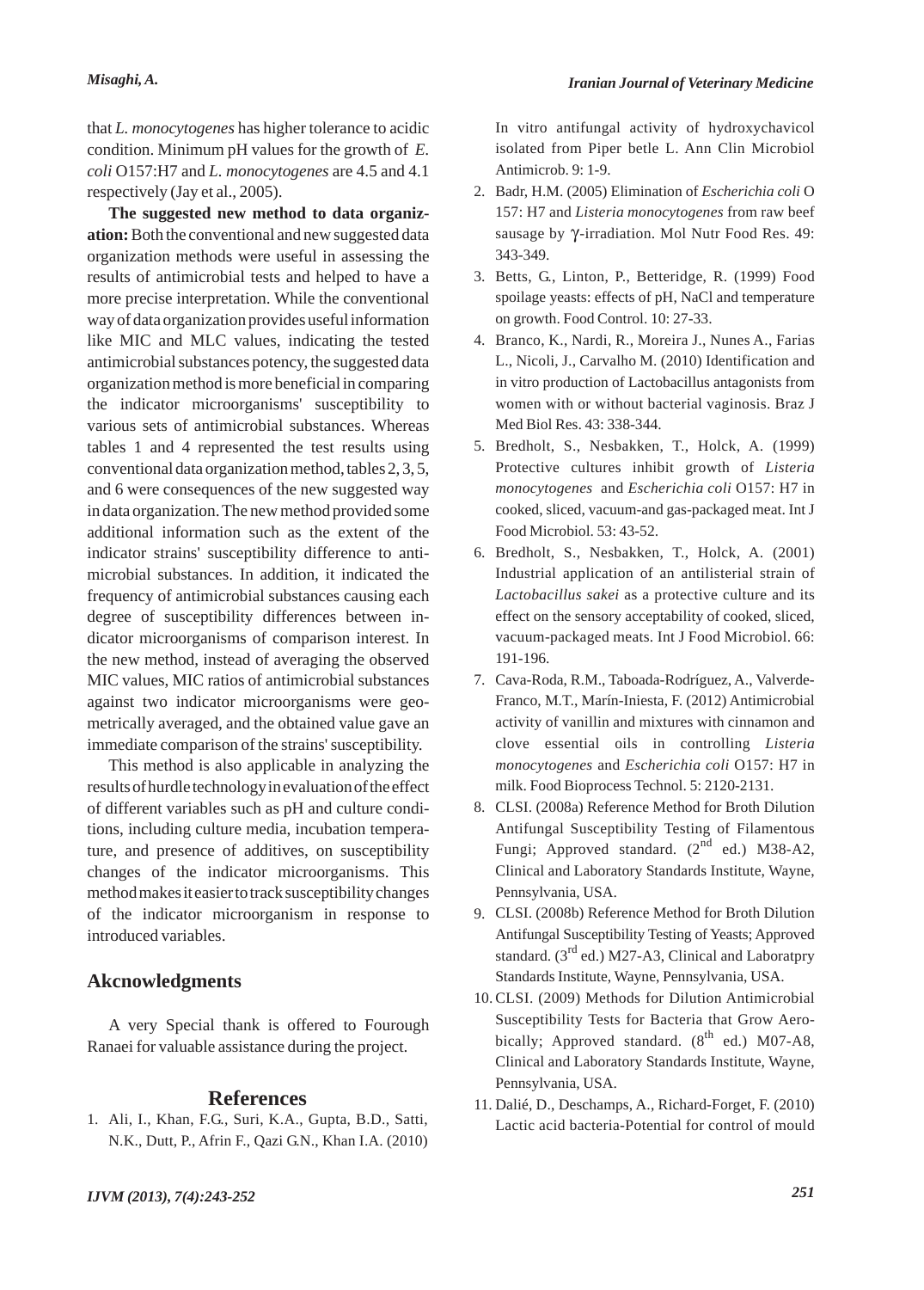growth and mycotoxins: A review. Food Control. 21: 370-380.

- 12. Dogi, C.A., Fochesato, A., Armando, R., Pribull, B., Souza, M., da Silva Coelho, I., Araújo de Melo, D., Dalcero, A., Cavaglieri, L. (2013) Selection of lactic acid bacteria to promote an efficient silage fermentation capable of inhibiting the activity of *Aspergillus parasiticus* and *Fusarium gramineraum* and mycotoxin production. J Appl Microbiol. 114: 1650-1660.
- Fickers, P., Guez, J.-S., Damblon, C., Leclère, V., 13. Béchet, M., Jacques, P., Joris B. (2009) High-level biosynthesis of the anteiso-C17 isoform of the antibiotic mycosubtilin in *Bacillus subtilis* and characterization of its candidacidal activity. Appl Environ Microb. 75: 4636-4640.
- Ghanbari, M., Jami, M., Kneifel, W., Domig, K.J. 14. (2013) Antimicrobial activity and partial characterization of bacteriocins produced by lactobacilli isolated from Sturgeon fish. Food Control. 32: 379-385.
- 15. Gould, L.H., Mungai, E.A., Johnson, S.D., Richardson, L.C., Williams, I.T., Griffin, P.M., Cole D.J. (2013a) Surveillance for Foodborne Disease Outbreaks - United States, 2009-2010, Morbidity and Mortality Weekly Report. p. 41-47.
- 16. Gould, L.H., Walsh, K.A., Vieira, A.R., Herman, K., Williams, I.T., Hall, A.J., Cole, D. (2013b) Surveillance for Foodborne Disease Outbreaks-United States, 1998-2008, Morbidity and Mortality Weekly Report. Surveillance Summaries (Washington, DC: 2002). p. 1-34.
- 17. Gourama, H., Bullerman, L.B. (1995) Inhibition of growth and aflatoxin production of *Aspergillus flavus* by *Lactobacillus* species. J Food Prot. 58: 1249- 1256.
- Guerrieri, E., de Niederhäusern, S., Messi, P., Sabia, 18. C., Iseppi, R., Anacarso, I., Bondi, M. (2009) Use of lactic acid bacteria (LAB) biofilms for the control of *Listeria monocytogenes* in a small-scale model. Food control. 20: 861-865.
- 19. Hocking, A. (2006) Aspergillus and related teleomorphs. In: Food Spoilage Microorganisms. Blackburn, C.d.W. (ed.).  $(1<sup>st</sup>$  ed.) Woodhead Publishing Ltd. Cambridge. UK. p. 451-487.
- 20. Jay, J.M., Loessner, M.J., Golden, D.A. (2005) Modern Food Microbiology.  $(7^{th}$  ed.) Springer. NewYork, USA.
- Lee, J., Hwang, J.S., Hwang, B., Kim, J.K., Kim, 21.

S.R., Kim, Y., Lee, D.G. (2010) Influence of the papiliocin peptide derived from *Papilio xuthus* on the perturbation of fungal cell membranes. FEMS Microbiol Lett. 311: 70-75.

- Lewus, C.B., Kaiser, A., Montville, T.J. (1991) 22. Inhibition of food-borne bacterial pathogens by bacteriocins from lactic acid bacteria isolated from meat. Appl Environ Microb. 57: 1683-1688.
- 23. Loureiro, V., Querol, A. (1999) The prevalence and control of spoilage yeasts in foods and beverages. Trends Food Sci Tech. 10: 356-365.
- 24. Ogawa, M., Shimizu, K., Nomoto, K., Tanaka, R., Hamabata, T., Yamasaki, S., Takeda, T., Takeda, Y. (2001) Inhibition of in vitro growth of Shiga toxinproducing *Escherichia coli* O157: H7 by probiotic Lactobacillus strains due to production of lactic acid. Int J Food Microbiol. 68: 135-140.
- 25. Santos, A., San Mauro, M., Sanchez, A., Torres, J., Marquina, D. (2003) The Antimicrobial Properties of Different Strains of Lactobacillus spp. Isolated from Kefir. Syst Appl Microbiol. 26: 434-437.
- 26. Schnürer, J., Magnusson, J. (2005) Antifungal lactic acid bacteria as biopreservatives. Trends Food Sci Tech. 16: 70-78.
- 27. Schwenninger, S.M., Meile, L. (2004) A mixed culture of *Propionibacterium jensenii* and *Lactobacillus paracasei* subsp. paracasei inhibits food spoilage yeasts. Syst Appl Microbiol. 27: 229-237.
- 28. Servin, A.L. (2004) Antagonistic activities of lactobacilli and bifidobacteria against microbial pathogens. FEMS Microbiol Rev. 28: 405-440.
- 29. Smith, L., Mann, J., Harris, K., Miller, M., Brashears, M. (2005) Reduction of *Escherichia coli* O157: H7 and *Salmonella* in ground beef using lactic acid bacteria and the impact on sensory properties. J Food Protect. 68: 1587-1592.
- Stiles, M.E. (1996) Biopreservation by lactic acid 30. bacteria. A Van Leeuw J Microb. 70: 331-345.
- 31. Trofa, D., Gácser, A., Nosanchuk, J.D. (2008) *Candida parapsilosis*, an emerging fungal pathogen. Clin Microbiol Rev. 21: 606-625.
- Wheeler, K.A., Hurdman, B.F., Pitt, J. (1991) 32.Influence of pH on the growth of some toxigenic species of *Aspergillus*, *Penicillium* and *Fusarium*. Int J Food Microbiol. 12: 141-149.